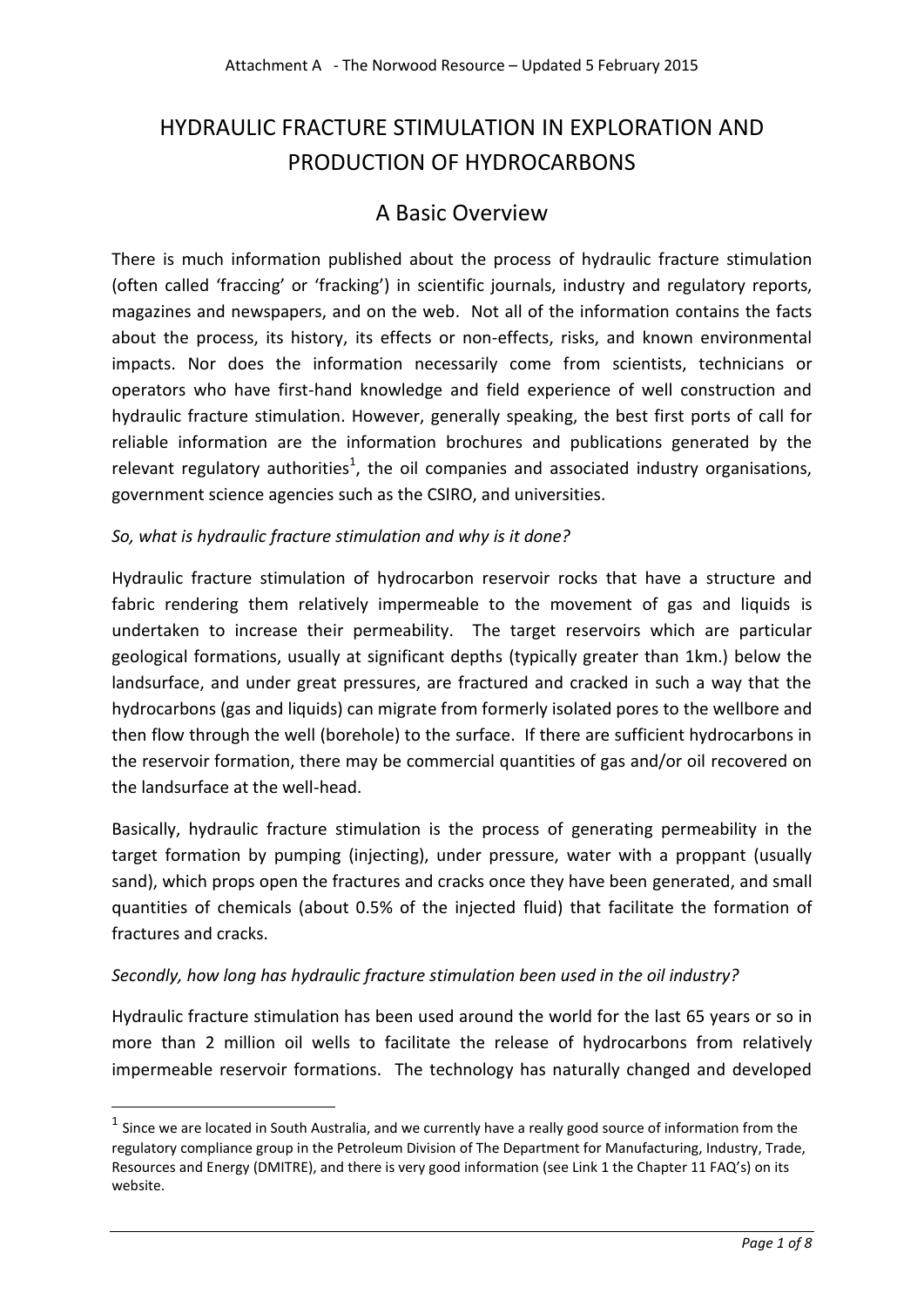significantly since the process was initiated (in response to declining production from formerly productive hydrocarbon reservoirs and formations). The process and its effects are continually managed, modified and improved, and monitored by the industry and its contractors and consultants, and widely scrutinised by the regulatory authorities. The outcomes, by and large, have been more focussed and effective exploration programs for hydrocarbon gases and liquids, increased production of hydrocarbons, and a low risk to the subsurface and surface environments.

It's of note that hydraulic fracture stimulation is one of the important processes used in developing geothermal energy from hot rocks at depth in the earth's crust in Australia and elsewhere. Here it facilitates the movement of water through the hot rocks between the injection and recovery wells and the generation of steam for power production.

#### *What's the history of hydraulic fracture stimulation in South Australia?*

The hydraulic facture stimulation process has been used for over 40 years to facilitate oil and gas extraction from geological formations in the deeper parts of the Cooper Basin in South Australia. There have been more than 2000 wells drilled for hydrocarbons and, since around 1970, over 700 of these have been hydraulic fracture stimulated. Unlike coal seams from which gas is extracted in eastern Australia, the primary use of hydraulic fracture stimulation in South Australia, Western Australia and Victoria has been in deep geological formations (not coal seams) 1.5 to 5 km below the surface.

#### *What are the benefits of hydraulic fracture stimulation?*

Hydraulic fracture stimulation techniques have enabled the industry world-wide to extract more gas and oil from wells than would otherwise have been possible. The average cost of production of hydrocarbons is correspondingly less than it would otherwise have been. The result is lower petrol and diesel prices, lower costs of gas for homes and businesses, and lower electricity prices for communities.

Increased production from wells, particularly as one well pad can be used for multiple wells using directional and/or horizontal drilling techniques. The industry is making use of "S" shaped drilling techniques, whereby a well bore from a well pad is deviated away from the well pad and then brought back to the vertical direction once it enters the target hydrocarbon bearing formation. This technique enables multiple wells to be drilled from the same pad and develop a much larger area 1000's of meters below the surface in the target reservoir formation. This actually means a smaller number of wells are required to meet production targets and there is correspondingly less competition for land use and less impact and disturbance on the land surface environment.

#### *What about impacts on subsurface and surface environments?*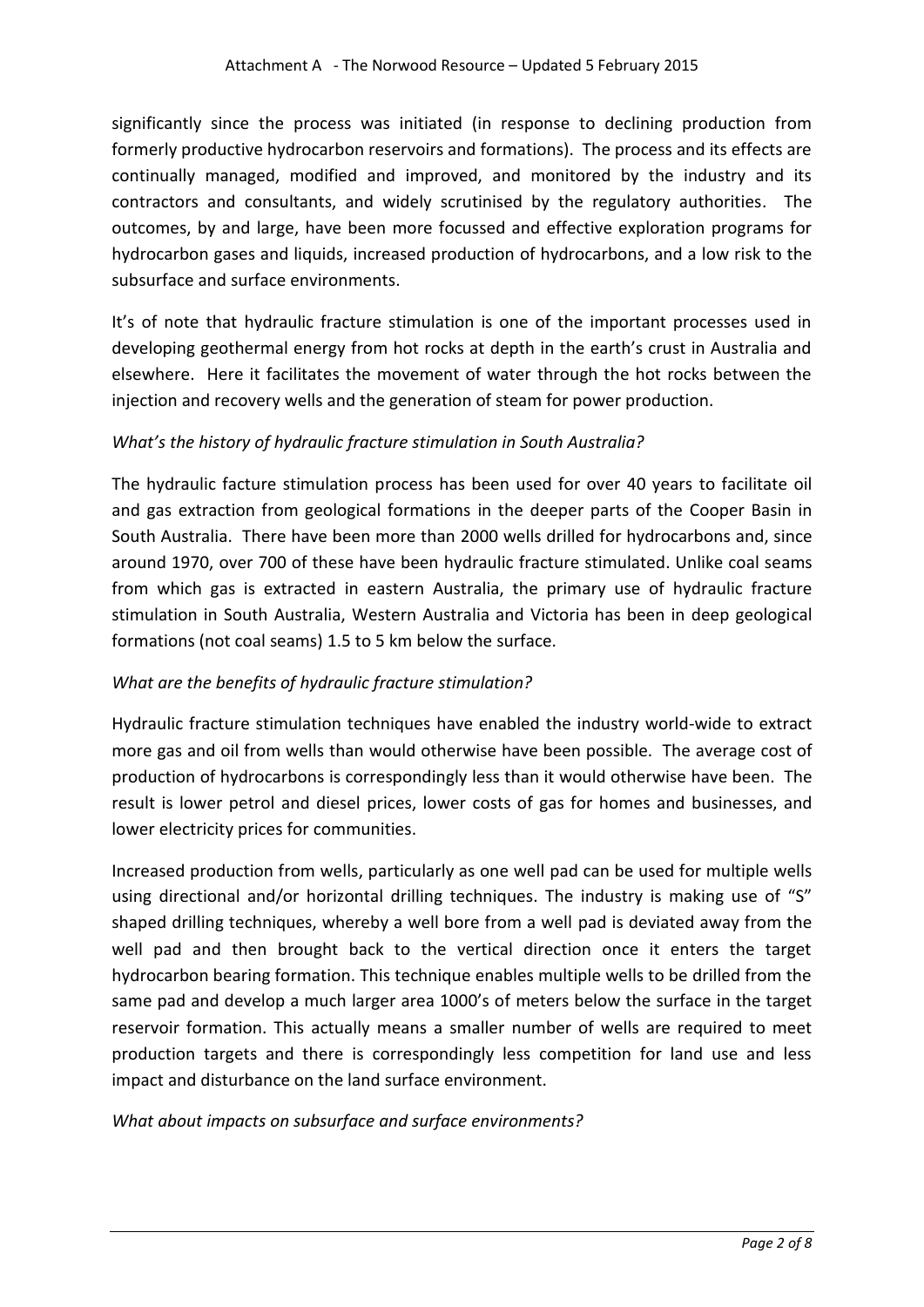The widely available literature, including social media and scientific discussions on professional websites such as ResearchGate and LinkedIn, however, a note of caution should be mentioned as not all sites address valid concerns, nor reference the full factual evidence about hydraulic fraccing or fracking. Some of the genuine concerns about the possible impacts of hydraulic fracture stimulation include:

- compromised integrity of well bores that could enable hydrocarbons or the components of fraccing fluids to leak out into groundwater aquifers that supply communities with water, or even degrade the quality of surface waters;
- the potential for initiation of earthquakes or other forms of seismic activity which could compromise the integrity of the hydrocarbon well, disturb or degrade groundwater aquifers, or cause destruction at the landsurface; and
- land use competition, particularly in prime agricultural areas and in or near populated community environments.

### *What can be verified about the complex issue of hydraulic fracture stimulation?*

- *A. Integrity of the well bore*
	- Exploration and production wells are drilled from the landsurface to considerable depth (1.5 to 5 km below the surface) through rock layers to access the target formation containing hydrocarbons. The drillhole traverses a variety of materials, including soil and weathered rock near the landsurface, consolidated rock layers at greater depths, and one or more zones in which groundwaters are concentrated (aquifers). Drilling is carried out in such a way that the soil and rock materials, as well as water, in these various horizons are not mixed nor allowed to leak into the borehole.
	- Wide-ranging discussions by technical and scientific specialists on ResearchGate indicate that the drilling of a well and hydraulic fracture stimulation ('completion' of the well) are two independent techniques usually carried out at different times and by different technical specialist teams. Properly constructed wells ensure that the materials traversed by the drillhole (wellbore) are sealed off from one another and the drillhole by cements or grouts that bond the rock wall to the casing pipe. The usually great depth of the target formation is also a barrier to prevent hydrocarbons and fracture stimulation fluids 'leaking upwards' toward the surface.
	- $\bullet$ Drilling and hydraulic fracture stimulation techniques have been developed over many years by specialised companies to ensure that any risks of a breach (leak) in the integrity of boreholes are minimised. Control techniques include monitoring systems and 'fail safe' sensors to ensure that pressure limits are not exceeded during fracture stimulation. Each well is constructed of an assembly of steel pipes in concentric arrangement, together with cement and grout bondings, which isolate the hydrocarbon production system from the geological and hydrological formations through which it passes. Any compromise of the integrity of the well is detected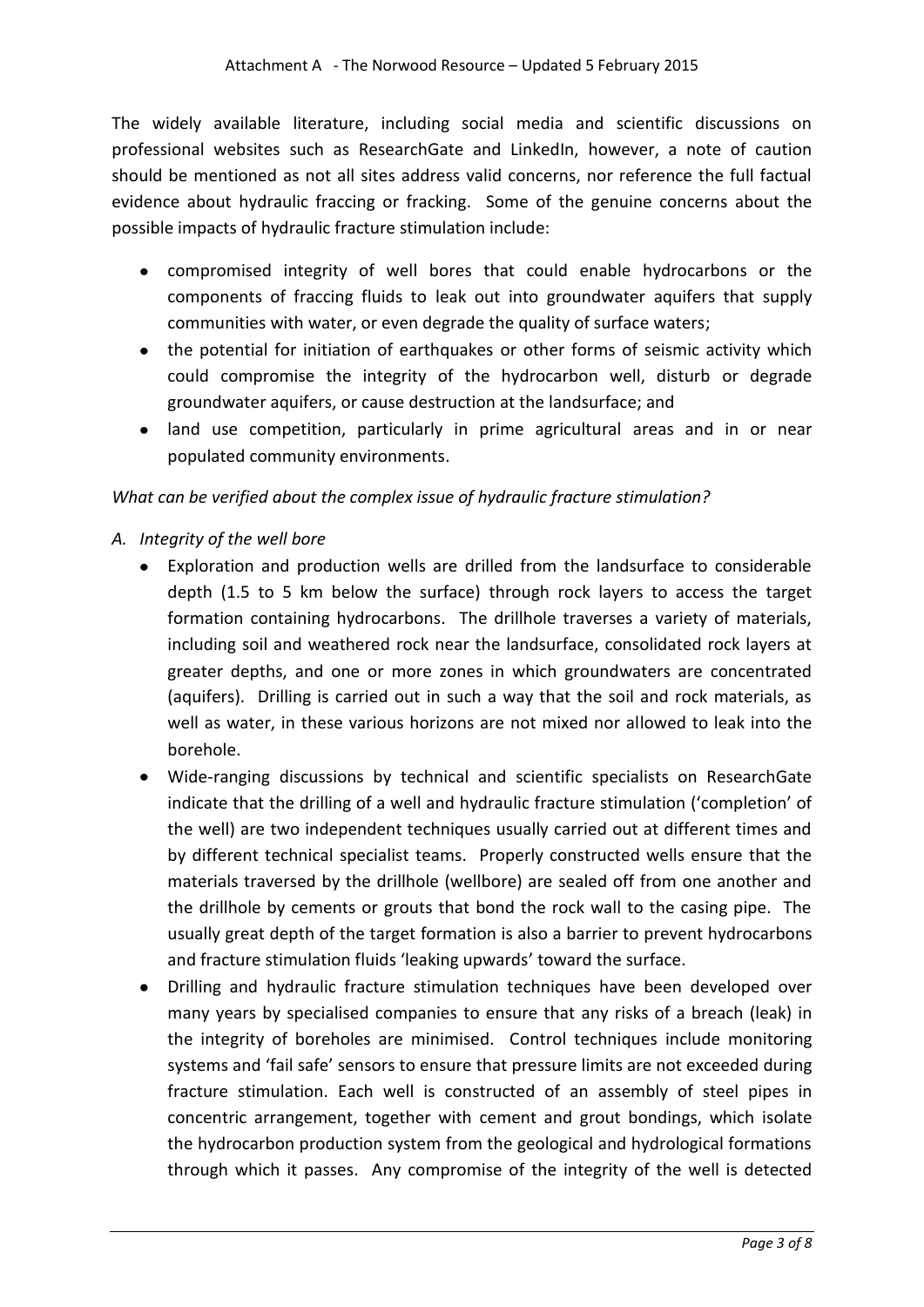through its monitoring and shutdown systems. Potential loss of production and regulatory oversight are a strong motivation for the E&P companies to ensure that wells are constructed and operated to the highest standards.

- There have been reports of gas (methane) in groundwaters flowing from taps in some regions overseas and this has been ascribed to contamination from fracture stimulation in nearby oil wells. However, methane does occur naturally in groundwaters in some localities, especially in hydrocarbon-rich regions. Hydrocarbons can also seep naturally from deep sources to the landsurface (over millennia), and this is widely recognised<sup>2</sup>. Neither of these processes involves hydraulic fracture stimulation. It is difficult for fracture stimulation fluids to contaminate aquifers because gravity stops them migrating from shale gas reservoir depths, and they would have to travel up through tightly compressed strata many hundreds (or thousands) of meters to reach an aquifer.
- Prior to undertaking any drilling, all E&P companies undertake detailed studies of the  $\bullet$ subsurface geology and hydrogeology of the regions in which they may construct exploration and/or production wells. It's sound economics to be sure of the challenges and costs before committing large sums of money in E&P. Data would normally include characteristics of the rock strata and the development and distribution of groundwater aquifers, seismic data to reveal conductive and nonconductive faults and fractures, permeability, porosity and poroelasticity of the strata, and so on.

## *B. Earthquakes and seismic activity induced by fracture stimulation.*

- There is extensive scientific literature on this subject. Small-scale seismic activity is common around surface and underground mines, and is also known in areas where hydraulic fracture stimulation has taken place, as well as in areas of oil extraction, groundwater extraction, and geothermal energy production. The vast majority of these 'induced earthquakes' (small tremors) are too small to cause any damage<sup>3</sup>. It appears from the scientific studies that the energy required to generate an earthquake capable of causing damage cannot be generated by the abovementioned activities. However, the detailed geological investigations that are a necessary component of the exploration for shale gas and oil ought to indicate faults and fractures in or near the target horizon that might constitute sites of potential failure under hydraulic fracture stimulation.
- There are reports of minor seismic activity following several hydraulic fracture stimulations in northern UK. Their impact (seismic activity at around 2 to 3 on the

**.** 

<sup>&</sup>lt;sup>2</sup> Asphaltites such as Coorongite are local examples.

<sup>&</sup>lt;sup>3</sup> Dr M Palano, National Institute of Geophysics & Volcanology, Etna Observatory, Italy. ResearchGate discussion, July 2013.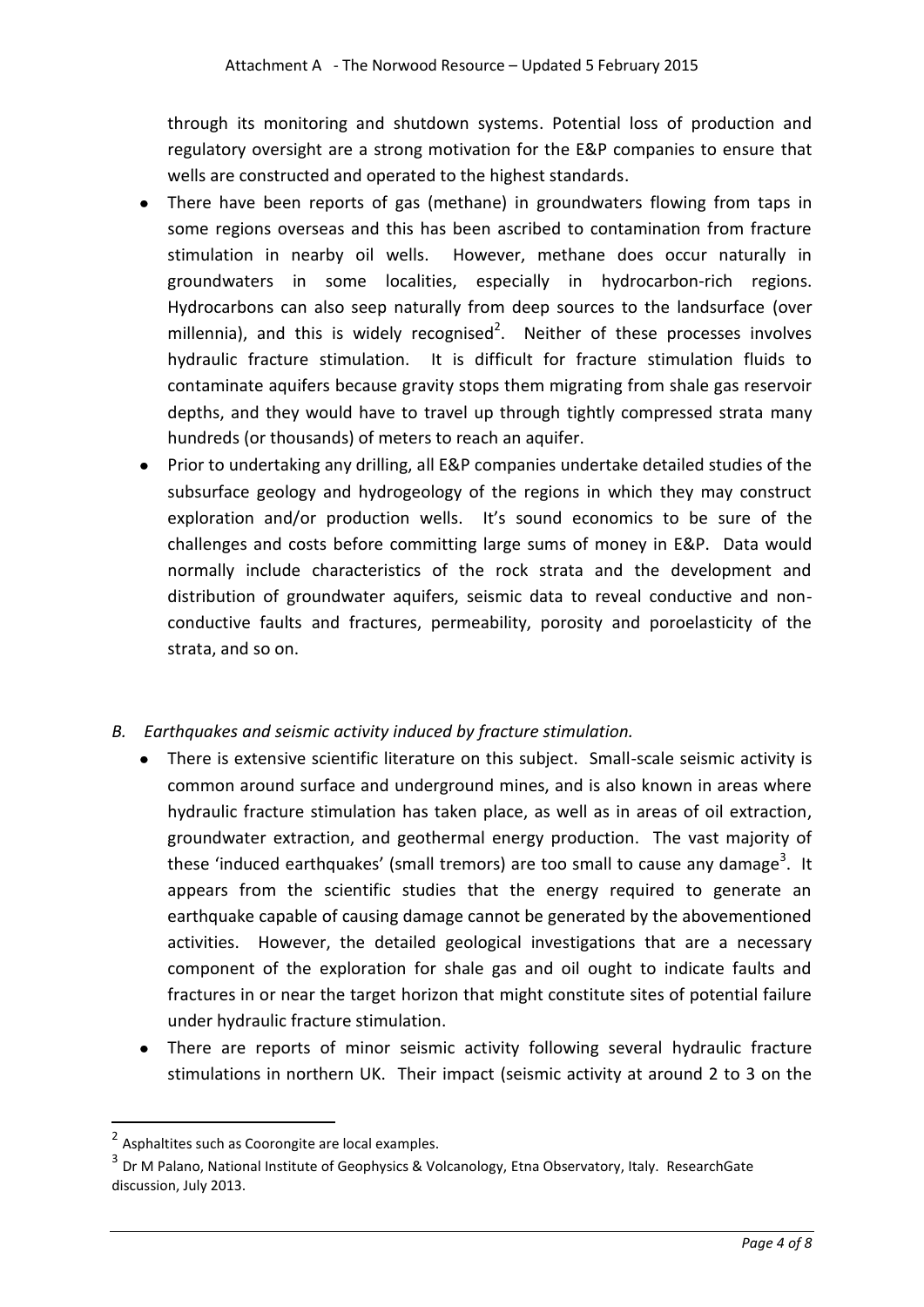Richter scale) was assessed by the respective authorities to be low to minor, nonintrusive, and of no particular threat. The hydraulic fracture stimulation was undertaken in an area previously known for active seismic activity, and as an outcome of the investigation by the regulatory authorities drilling and hydraulic fracture stimulation was allowed to continue.

#### *C. Concern about the chemicals used in fracture stimulation.*

- Chemicals in fracture stimulation fluids<sup>4</sup> constitute about 0.5% of the material injected. The rest is water and proppant (being usually sand). The chemicals include acid (the same as used in swimming pools), surfactant (isopropanol) used in glass cleaners, antiperspirants and hair colour, friction reducers (used in hair, makeup and skin products), guar gum thickener (used in icecream, baked goods, toothpaste, sauces and salad dressings), and potassium chloride clay stabiliser (used as a salt substitute in low sodium diets).
- The chemicals are used to assist in generating the cracks and fractures in the target formation, and moving the proppant into the fractures to prop them open when the pressure is released.
- According to Dr Jeremy Boak (Colorado School of Mines, August 2013) no documented case of contamination of groundwater from fracture stimulation chemicals in Pennsylvania has withstood technical scrutiny to date.

#### *D. Treatment and handling of contaminated 'process water'.*

Hydraulic fracture stimulation can generate large quantities of contaminated water at the well head (used and often recycled as part of the fraccing process). It contains the chemicals used in the hydraulic fracture stimulation process as well as hydrocarbon residues from the target formation and possibly salts from deep groundwater. From the environmental perspective, this 'process' water has to be carefully contained and processed before release or use in the surface environment. The challenge of dealing with contaminated waters in the surface environment is faced by all mining companies and many industrial companies and is strongly regulated.

#### *E. Land Use competition*

1

There is also much discussion and concern about the disturbance generated by Exploration and Production (E&P) companies as they establish surface infrastructure

<sup>4</sup> Dr J Boak, Colorado School of Mines, USA (ResearchGate discussion, August 2013)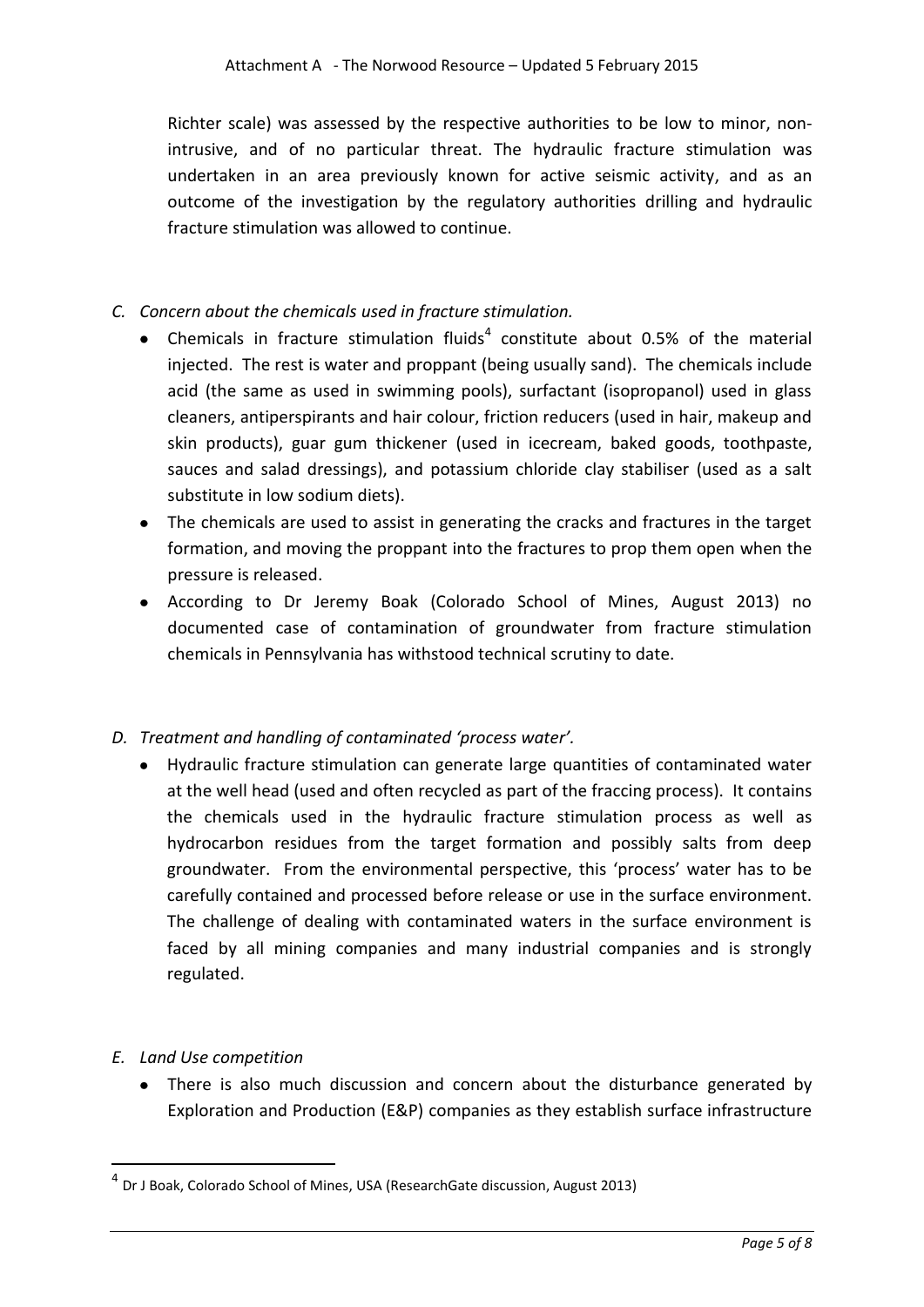and thus interfere with, and even degrade, strongly held values of agricultural and horticultural land areas.

- Early engagement and active communication and transparency about the activities, historical performance and reputation of the E&P entity, the process and potential impact on the landsurface and existing infrastructure, and the potential partnership arrangements with the local community, are vital strategies that have the best chance of leading to cooperation between the parties.
- Coupled with a robust regulatory regime (which SA is blessed with), which has transparent regulations and a well resourced and managed regulatory oversight to ensure best industry practice of drilling operations, which includes well design, drilling operations and compliance.
- Of special note in South Australia, in the North of the State (Cooper Basin), where over 2000 wells have been drilled, of which about 700 have been fracked, there are numerous cattle stations (farms). A number of these cattle stations run their cattle within the vicinity of the oil & gas operations, and have been awarded organic beef certification. During this time (over 40 years of operations of oil & gas exploration, fracking and production) there has not been any issues about both industries coexisting within the same locality.
- In the South-East of SA, over the last 30 years approximately 120 wells have been drilled, but not fracked. Similarly to the experience in the North of the State, agriculture and the oil & gas industry have happily co-existed during this time.
- If those or new wells in the South-East are fracked, the footprint of land use by the oil & gas operations will be similar to what it is now. In summary there is no reason as to why the industries cannot happily co-exist in the future.

#### **CONCLUDING REMARKS**

It is worthwhile adding a reference to the UK experience with its rigorous inquiry into fracking by the Royal Society and the Royal Academy of Engineering specifically to do a report on hydraulic fracturing and shale gas. Professor Sir Mark Walport UK Chief Scientist gave a speech predominantly focussed on Risk and Innovation in Germany in September 2014. In reference to fracking he stated

"There are really 3 science and engineering concerns about hydraulic fracturing (fracking). The first of these is: will it cause earth tremors? The second is: will you get contamination of the water table? And the third is: will there be fugitive release of the methane gas? (In other words if you leak all the gas then you lose the advantage of it as a fossil fuel). And what the science and the engineering tells you is that this is a drilling technology and no drilling technology is completely risk-free. But if it is done well, if it is engineered well, if it is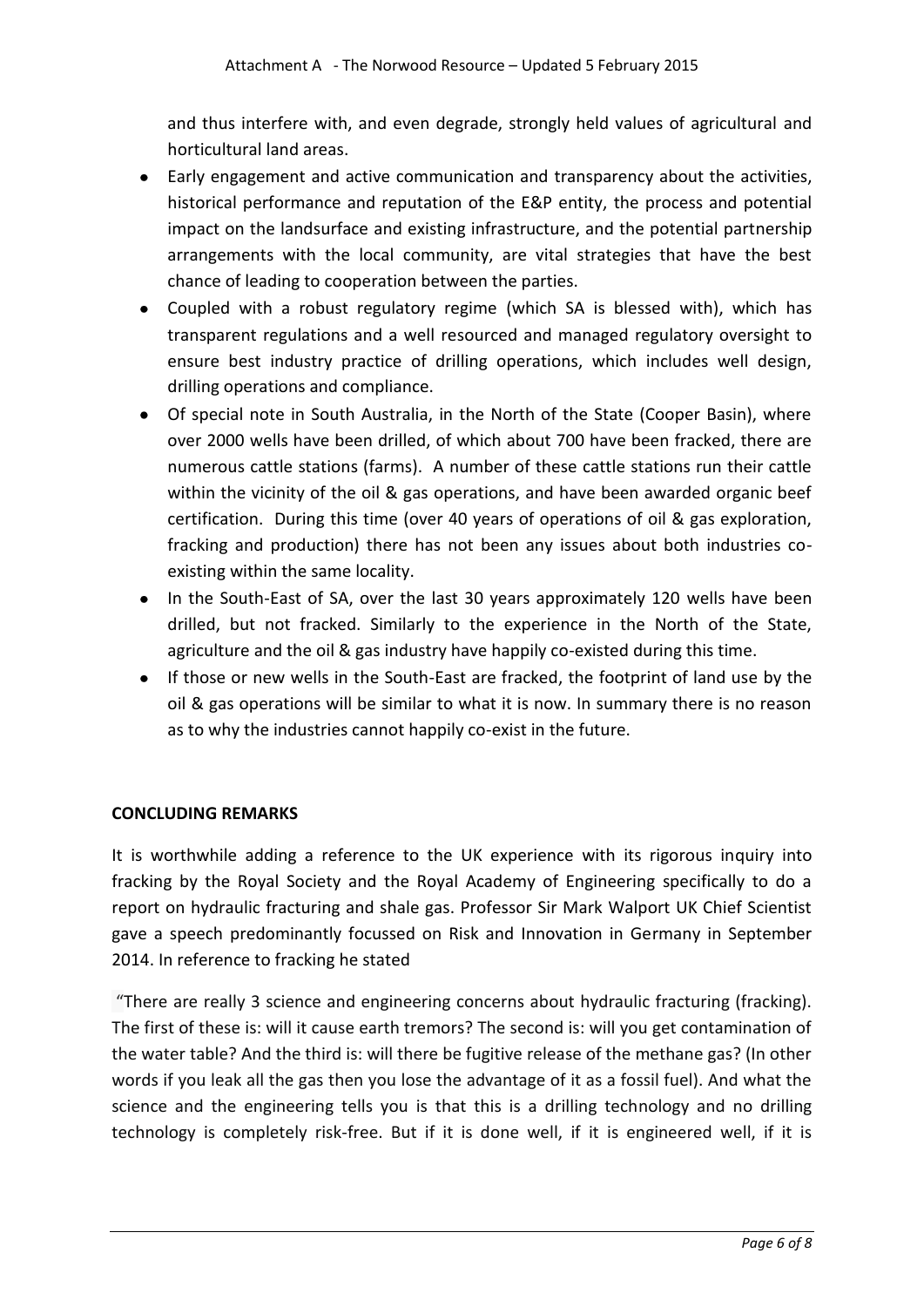governed well, then it is as safe as any other form of drilling, recognising that there is no 'free lunch', there is nothing that is completely risk-free."

In summary, in South Australia we have the tools and the knowledge and experience base for fracking to be carried out without undue concerns regarding risk.

To do a check list as set out above by Professor Sir Mark Walport,

- Is it engineered well? the response has to be **Yes**, since the Operators are very well experienced and the current Regulator does not issue licences to poor operators, the Regulator applies a rigorous process for Licencing and Approvals for exploration (including Environmental Assesment and Approval of Environmental Objectives), retention and production activities. The Regulator also applies a Risk assessment to achieve a risk level to conform with As Low As Reasonably Practicable (ALARP).
- Is it governed well? the response has to be a resounding **Yes** for SA. The Regulatory regime in SA is robust through the PEGA Legislation, which to date some 700 wells have been fracked without incident.
- Will it be done well? the response again is **Yes**, as the Operators which 'pass muster' within SA must get a licence and as stated above the SA Regulator is experienced and knowledgeable in fracking, having already overseen 700 fracks in the State. Further, the Operators operating in the South-East to date have been very experienced and to date, have carried out their operations diligently and comply with the PGEA.

**Then on balance, drilling and fracking in the South-East of SA is as safe as any other form of drilling**.

Bruce Holland

Secretary

The Norwood Resource